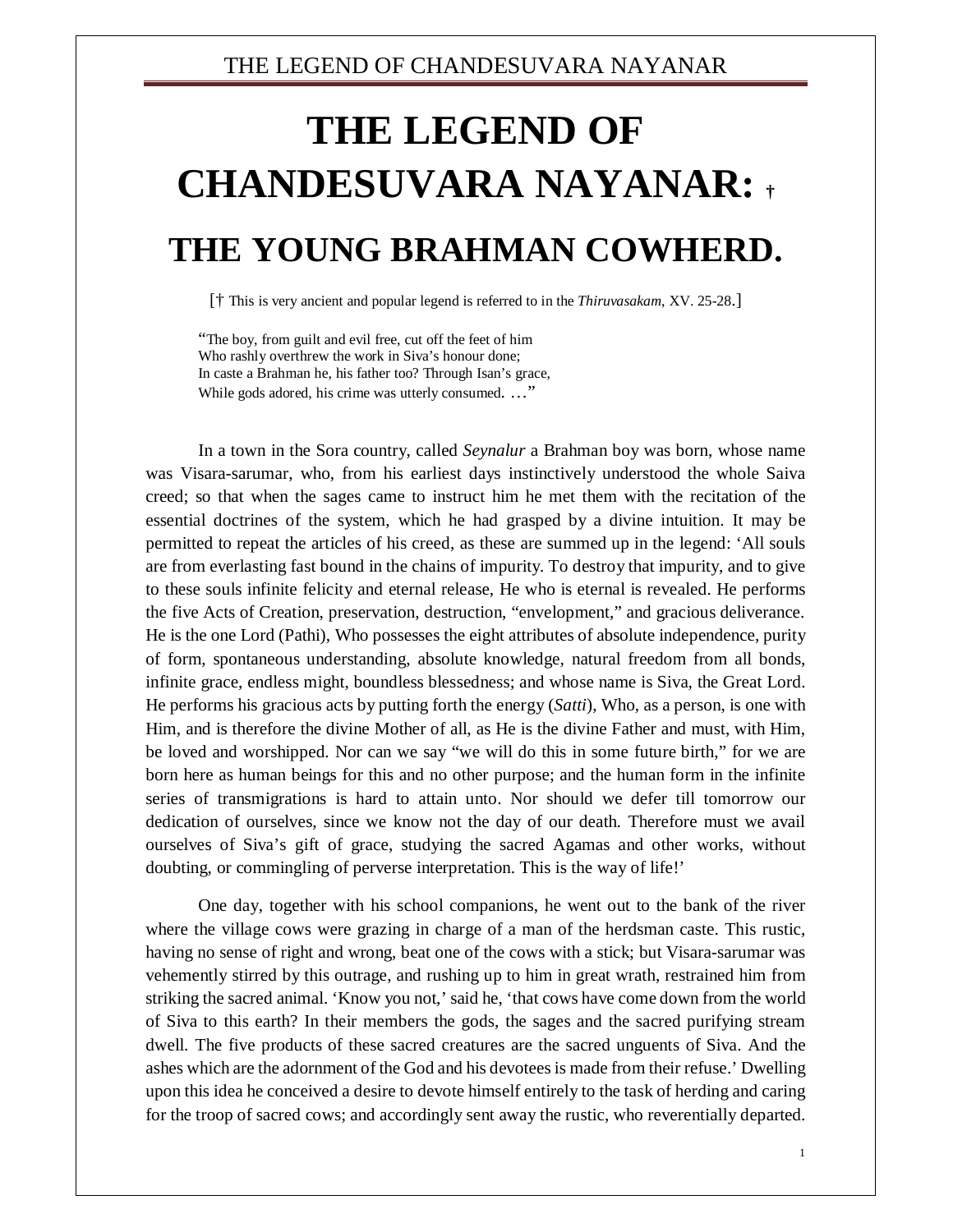## THE LEGEND OF CHANDESUVARA NAYANAR

And now our hero is the self-dedicated Brahman herdsman. He easily obtains permission of all the Brahmans of the town to take charge of their kine; and daily along the bank of the beautiful river Manni he leads forth his troop into the grassy glades and green pastures allowing them with refreshing water. When the fierce heat of the sun oppresses, he leads into the shady groves, and guards them well, meanwhile gathering the firewood necessary for his household worship; and then at eventide, leaving each cow at its owner's door, he goes to his home.

While things went on in this manner the cows increased daily in beauty, waxed fat, were joyous, and by day and night poured forth abundant streams of milk for their owners. The Brahmans found that they had more milk than formerly for their offerings, and were glad. The cows, tended with such unvarying solicitude, were brisk and cheerful, and though separated from their calves that remained tied up in the houses, grieved not a whit, but with joy awaited the coming of their herdsman, following him gladly, crowding around him like tender mothers, and lowing joyfully at the sound of his voice. The young Brahman, seeing the exuberance of their milk, reflected that this was a fitting unction for the head of the God; and conceiving a great desire so to employ it, constructed a lingam of earth on a little mound beneath the sacred Atti tree on the bank of the river, and built around it a miniature temple with tower and walls. He then plucked suitable flowers, and with them adorning the image, procured some new vessels of clay, and took from each of the cows a little milk, with which he performed the unction prescribed for the divine emblem (the Lingam\_, and Sivan the Supreme looked down and received with pleasure the boy-shepherd's guileless worship. All essentials of the sacred service he supplied by the force of his imagination. Though this was done daily, the supply of milk in the Brahman's dairy was no whit diminished.

For a long time this continued, until some malicious person saw what was going on and told it to the Brahmans in the village, who convened an assembly before which they summoned his father, and told him that his son Visara-sarumar was wasting the milk of the Brahmans' sacred cows by pouring it idly on the earth in sport. The father feared greatly when he heard the accusation, but protected his entire ignorance of the waste and desecration, and asking pardon, engaged to put a stop to his son's eccentric practices. Accordingly the next day he went forth to watch the boy's proceedings, and hid himself in a thicket on the bank of the river. He soon saw his little son ceremoniously bathe in the river, and then proceed to his miniature temple, gathering sacred flowers and leaves, arranging everything in order for the minutiae of Siva worship, and then pouring a stream of anointing milk over the earthen *lingam*. Thus convinced of the truth of the accusation he was greatly incensed, and rushing forth from his concealment inflicted severe blows upon the boy, and used many reproachful words. But the young devotee's mind was so absorbed in the worship, so full of the rapture of mystic devotion, that he neither perceived his father's presence, nor heard his words, nor felt his blows. Still more incensed by the boy's insensibility, the infatuated father raised his foot, broke the vessels of consecrated milk, and destroyed the whole apparatus of worship. This was too much for the young enthusiast to bear; the god of his adoration was insulted, and the sacred worship defiled. He regarded not the fact that it was his father, a Brahman and a *guru* that was the offender; but only saw the heinous sin and insult to Siva. So with the staff in his hands he aimed a blow at the offender's feet, as if to cut them off; and, behold, the shepherd's staff became in his hands